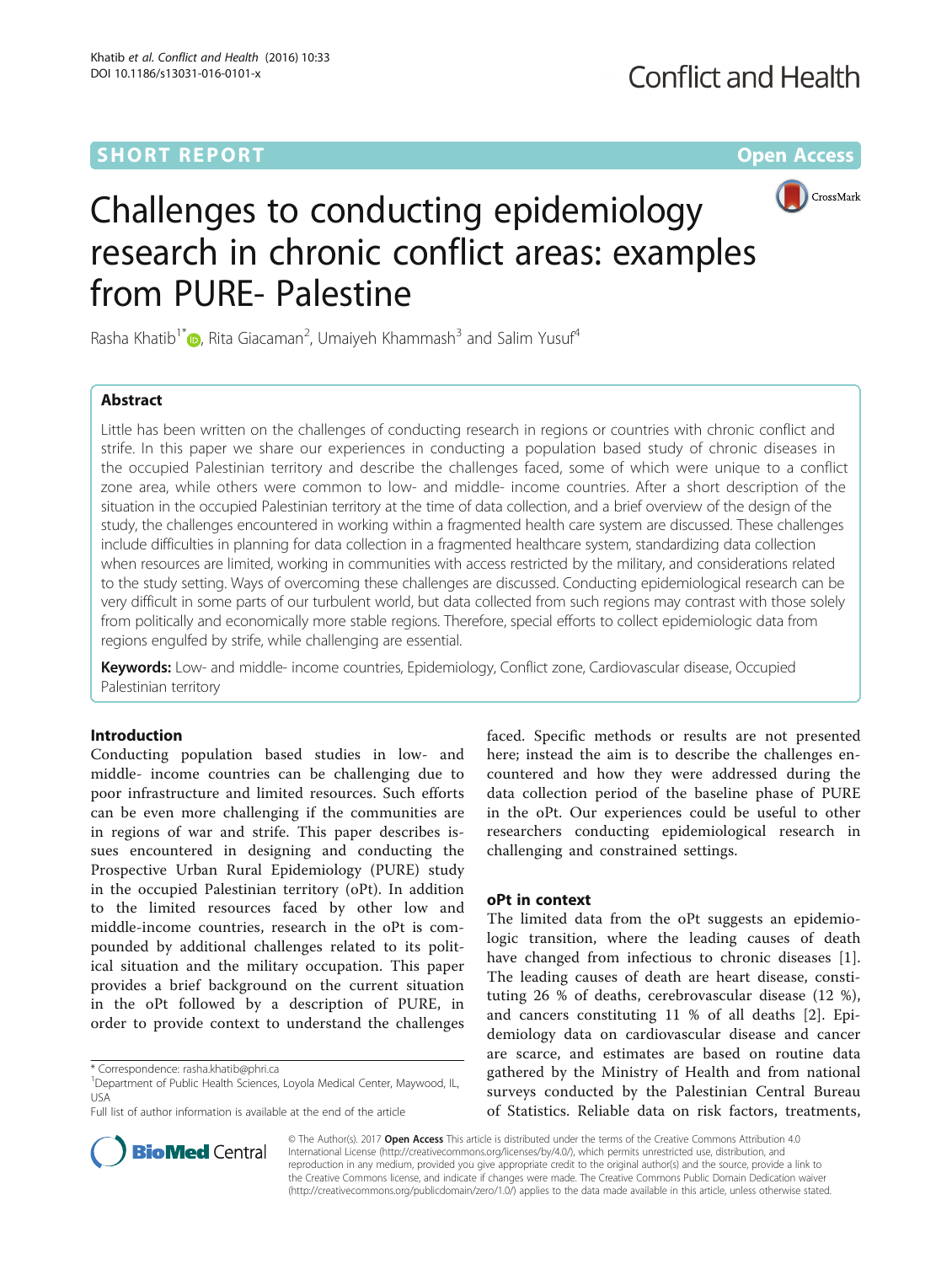and outcomes of cardiovascular diseases are limited. The available information is based on surveys conducted using self-reported data [\[1](#page-5-0)]. Higher quality data are limited and based on small studies which are not representative [\[3](#page-5-0), [4](#page-5-0)].

The unique political situation in the oPt warrants special attention and requires that a number of factors that are usually not part of epidemiologic investigations of chronic diseases should be studied in trying to understand the causes, prevention and treatment of common diseases. The long term chronic conflict has increased exposure to violence, adding stressors that could heighten the impact of stress on cardiovascular diseases and also on health behaviors (eg. smoking, diet, physical activity). This conflict has also impoverished individuals and communities, with limited resources for health care [\[5](#page-5-0)–[7](#page-6-0)]. Restrictions in travel between the West Bank and Gaza Strip, and also between communities within the West Bank compound lifestyle behaviors, resulting in regional differences in lifestyles which affect cardiovascular diseases.

The oPt has one of the largest refugee populations in the world which influences living conditions, socioeconomic status, and delivery of health care. Palestinians became refugees after the establishment of the state of Israel in 1948, and about 4.5 million refugees and their descendants are registered by the United Nations Relief and Works Agency for Palestine Refugees in the Near East (UNRWA). Almost a third of Palestinian refugees still live in camps inside and outside the oPt, although these camps are now urban settlements, not tents [\[5](#page-5-0)]. Palestinian refugees have been living in these camps for over 60 years, and their entire life experience is influenced by the special circumstances that they have experienced.

In addition, certain characteristics of the healthcare system which influence screening, prevention and management of disease. There are currently four different health care providers in the oPt: The Palestinian Ministry of Health (MoH), UNRWA, nongovernmental organizations (NGOs), and the private sector. Secondary and tertiary care is provided mainly through the MoH. Primary care is more fragmented: cities and most villages receive care from MoH, a few villages receive care from NGOs, and refuges receive care from UNRWA. The private sector provides primary as well as secondary care, yet it is not well regulated by a supervisory body [\[1](#page-5-0)]. It is thus important to assess the impact on disease outcomes across the different health care providers, as availability and quality of care may vary.

The unique circumstances of this population and its context adds to the importance of collecting local data with a large enough population to inform policies for chronic disease prevention and programs for their management. So far the effects of the long term chronic conflict have been studied mainly as they pertain to mental health and overall wellbeing [\[6](#page-5-0)–[8\]](#page-6-0). Collecting longitudinal data on outcomes of common diseases can improve the understanding of the effects of the long chronic conflict on chronic diseases. Development and implementation of policies at the local level are necessary for designing prevention programs in order to control common diseases. Such programs require high quality data drawn from a large sample representing the entire population.

#### PURE overview

PURE is a prospective cohort study designed to collect data on social, environmental, behavioral, biological, and genetic factors that contribute to the development of cardiovascular diseases in high-, middle- and low- income countries [\[9\]](#page-6-0). This study provides a simple design to be used in countries with limited resources for research, keeping in mind the importance of ensuring the collection of high quality data. Standardized forms are used to collect data at the community level, household level, and individual level with the aim of understanding how risk factors at these different levels may be associated with cardiovascular disease. Once the baseline data collection of the cohort is completed in each country, regular follow up visits are planned at three year intervals to follow up study participants for clinical events.

For PURE Palestine, plans for data collection initially included 48 communities in the West Bank and Gaza Strip. Due to the political unrest in the Gaza Strip at that time (6 day Israeli war on Gaza-November, 2012) the research team was unable to enter into the Gaza Strip and decided at the time, to focus data collection in the West Bank only. Data were collected from ten urban, nine rural, six refugee camp, and 15 seam zone communities in the West Bank (Fig. [1](#page-2-0)). Seam zone areas are mostly rural and can be defined as Palestinian communities located between the separation wall erected by Israel inside West Bank Palestinian land and the Green Line, that is, the official and internationally recognized borders between Israel and the West Bank [\[10](#page-6-0)].

Data were collected from households representing each selected community that have at least one family member between the ages of 35 and 70 years. Trained fieldworkers used standardized forms to collect information on household socioeconomic status, details on chronic diseases, medication intake, and chronic disease risk factors including smoking, physical activity, nutrition, and family history. Each community was then visited by a medical team (a trained nurse and lab technician) who collected anthropometric measures, resting blood pressure, spirometry measures, grip strength, and blood and urine samples.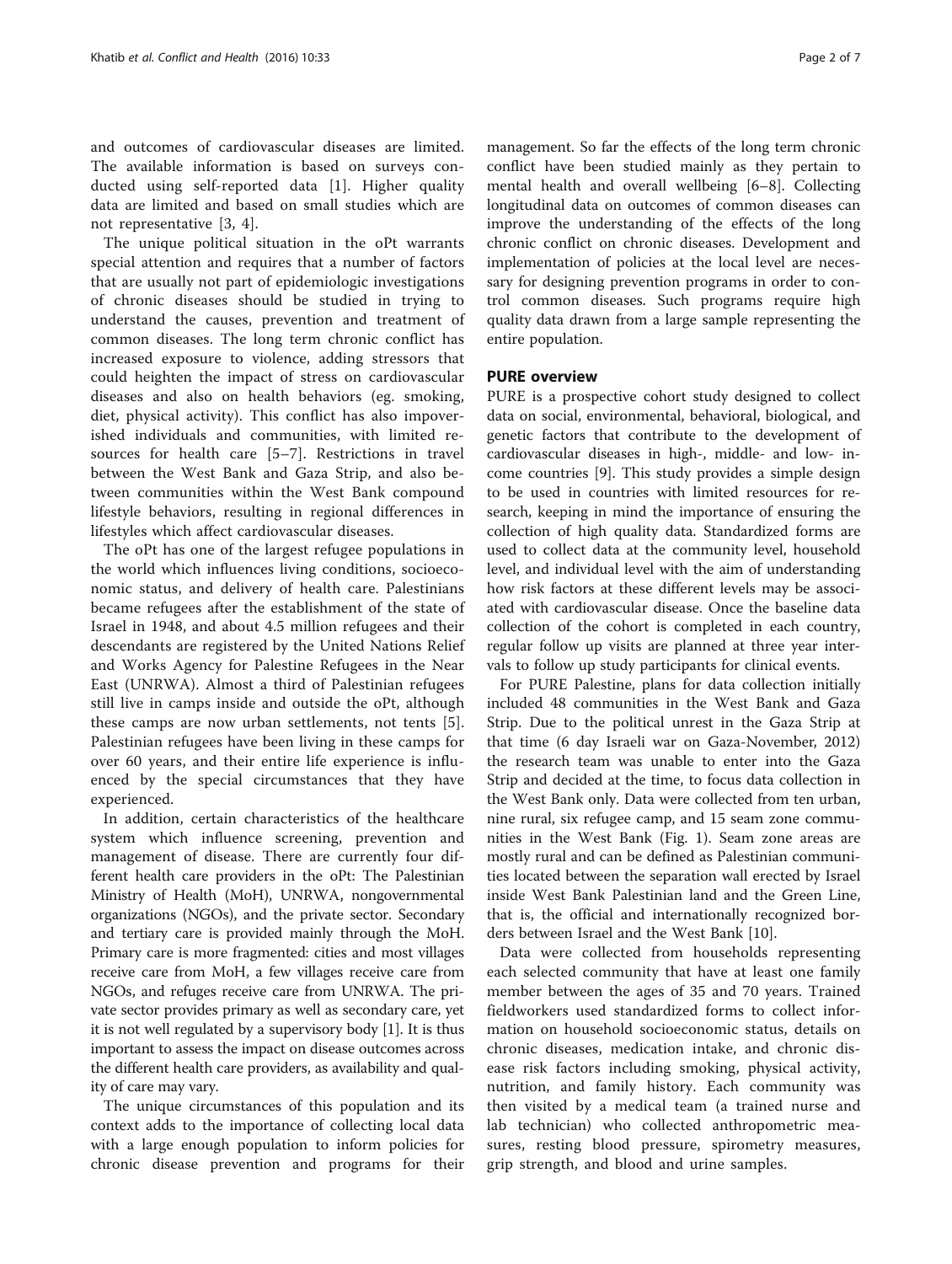<span id="page-2-0"></span>

PURE communities: 1. Qabatia 2. Nablus 3. Huwwara 4. Biddo 5. Betuniya 6. Hizma 7. Beit Fajjar 8. Hebron 9. Dura 10. Jenin refugee camp 11. Tulkarm refugee camp 12. Deir Ammar refugee camp 13. Qalandia refugee camp 14. al-Dheisheh refugee camp 15.al-Arrub refugee camp 16.al-Zababdeh 17.Till 18.Burqa 19. Deir Abu Mish'al 20. Beit Duqqo 21. Kufr Ni'meh 22. Khursa 23. Beit Kahel 24. al-Khader 25. al-Surki&Kunbar 26.al-Numan 27.Lasefer 28.al-Khalayleh 29.Dahyet al-Barid 30.al-Ram 31.Barta'a al-Sharkyeh 32. Um al-Rihan 33. Dahr al-Malih 34. Khirbet Abdulla Yunis 35. Nazlet 'Issa 36. 'Azzun al-Atmeh 37.al-Nabi Samweil 38.Beit Iksa 39.Arab al-Ramadeen Aljanubi

Fig. 1 Map of the West Bank indicating communities included in PURE Palestine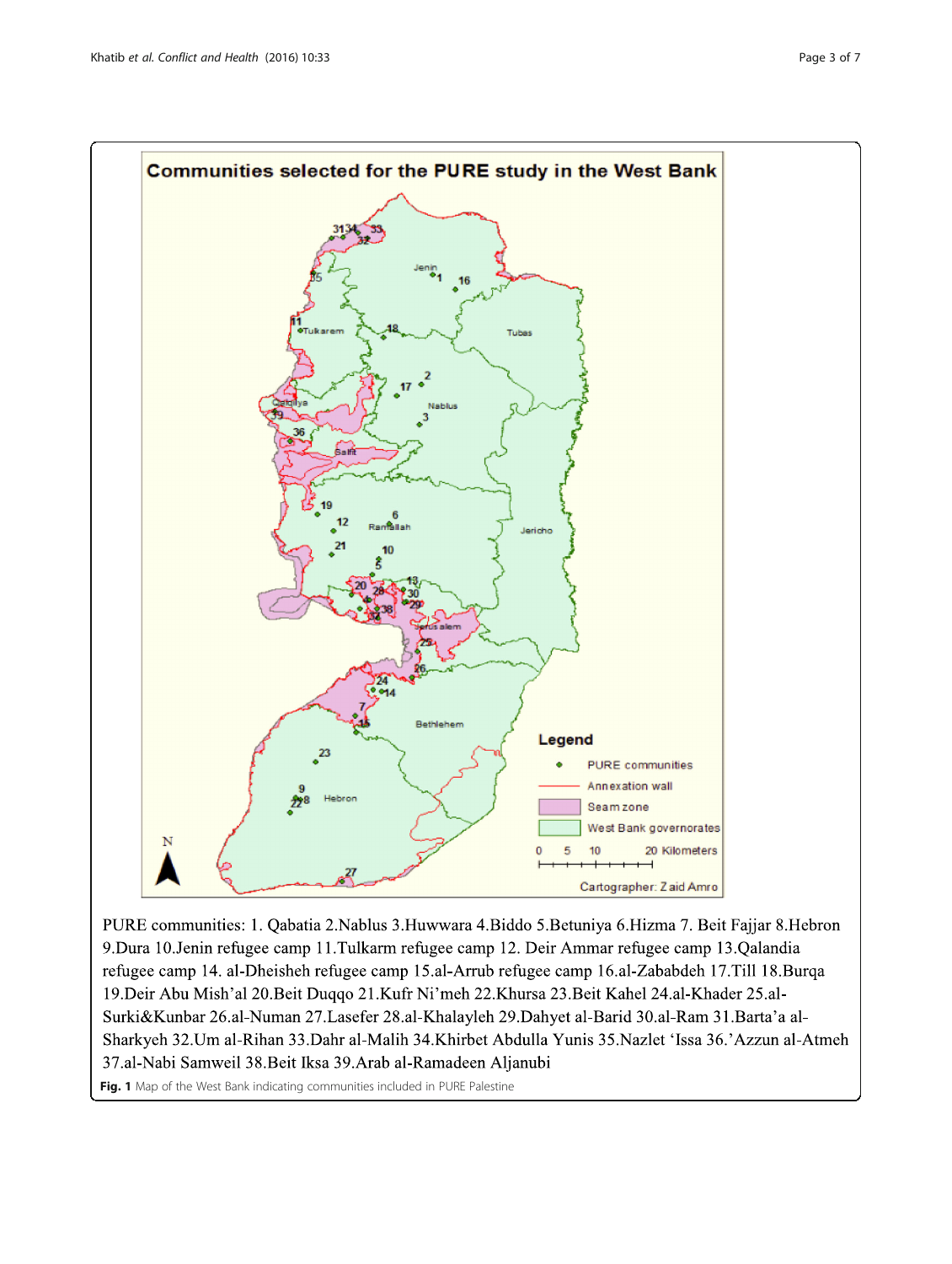## Challenges faced during PURE data collection

Research in low- and middle- income countries faces many challenges pertaining to limited resources and lack of research and medical infrastructure [\[11](#page-6-0)]. Conflict areas raise more challenges in terms of security and movement restriction difficulties, in addition to resource allocation to humanitarian acute response research as opposed research with more sustainable goals. While collecting data for PURE in the oPt we were faced with common challenges in such settings, in addition to a number of obstacles that were specific to the long-term chronic conflict in that region of the world. These challenges are presented along with how they were overcome by the research team:

## Working in a fragmented health care system Problem

The multiple health care sectors in the oPt (MoH, UNRWA, NGOs and private) pose specific challenges for research. Though the PURE sample was population based, a clinic setting with trained personnel was needed in each community to collect physical measures, blood, and urine samples from study participants. Primary health care is provided by different sectors depending on the location. For example, primary care clinics located in rural communities are managed by the MoH or by NGOs, whereas primary care clinics located in refugee camps are managed by UNRWA. Involving all stakeholders would likely compromise standardization of data collection. Further, coordinating with officials as well as staff from all stakeholders would not have been practical.

## Solution

To overcome these issues we decided to work with one stakeholder only. UNRWA had shown interest in research, specifically for cardiovascular disease prevention [[12\]](#page-6-0). It was expected that participants from non-refugee communities would not be willing to attend clinics in refugee camps (where UNRWA clinics are located) due to the distance they have to travel and because refugee camp clinics are known to be overcrowded. Furthermore, it was unethical to take away resources from those in need from within the refugee camp community for study purposes. To overcome this problem, mobile clinics were set up, and trained nurses and lab technicians travelled to non-refugee community included in the study. Mobile clinics were set in place after contacting community leaders and municipalities. The support received from these leaders increased response rate as participants were more trusting knowing that this activity has been organized from within their community.

## Standardizing data collection Problem

Standardized data collection is important for crosscountry as well as within-country comparisons. Due to access restrictions and unexpected closures in the oPt it was not possible to centralize training for the fieldworkers and medical teams.

## Solution

Training sessions were held to explain selection of households and household members' strategy and to ensure that the forms were completed accurately. Nurses and lab technicians were also trained to complete the physical measures in a standardized manner. These sessions were held at three different locations, for the teams in the North, Center, and South of the West Bank. Once data collection started the research team visited each study site at least once to ensure adherence to study protocol. Team work and collaboration between fieldworkers and nurses was crucial. The fieldworkers were usually either from the same community or spent a longer time in the community and became familiar with community members. The nurses were less familiar with the community and the participants. Fieldworkers facilitated the nurses' work by finding a location for the mobile clinic and also by contacting participants for their appointments and following up with them when they missed their appointment.

## Access restrictions

## Problem

Israeli checkpoints and road blocks, the separation wall, and military presence in the West Bank restricted movement and limited access of patients to health care facilities [\[13\]](#page-6-0). Therefore, movement restrictions in the West Bank were a foreseen challenge to this study. Data were collected from 39 communities in the West Bank (Fig. [1](#page-2-0)). Twenty-four of these communities were located within the separation wall with no major restrictions to access. However, at the time of data collection, the main entrances to three of these communities were blocked (Hizma, Biddu, and Beit Duqqu communities). The only way into these communities was through detours that are two to five times longer than the direct route [\[10](#page-6-0)]. In addition, residents of Hebron city- North of the West Bank, especially those living in the old city were required to take detours to get to the study clinic due to movement restrictions within the city. Gaining entrance to the remaining 15 communities was a challenge as they were all selected from "seam zone" areas. Most of these areas have been designated as closed military zones, which requires those aged 16 and above to apply for 'permanent resident' permits to continue living in their own homes. Entrance and exit of nonresidents requires special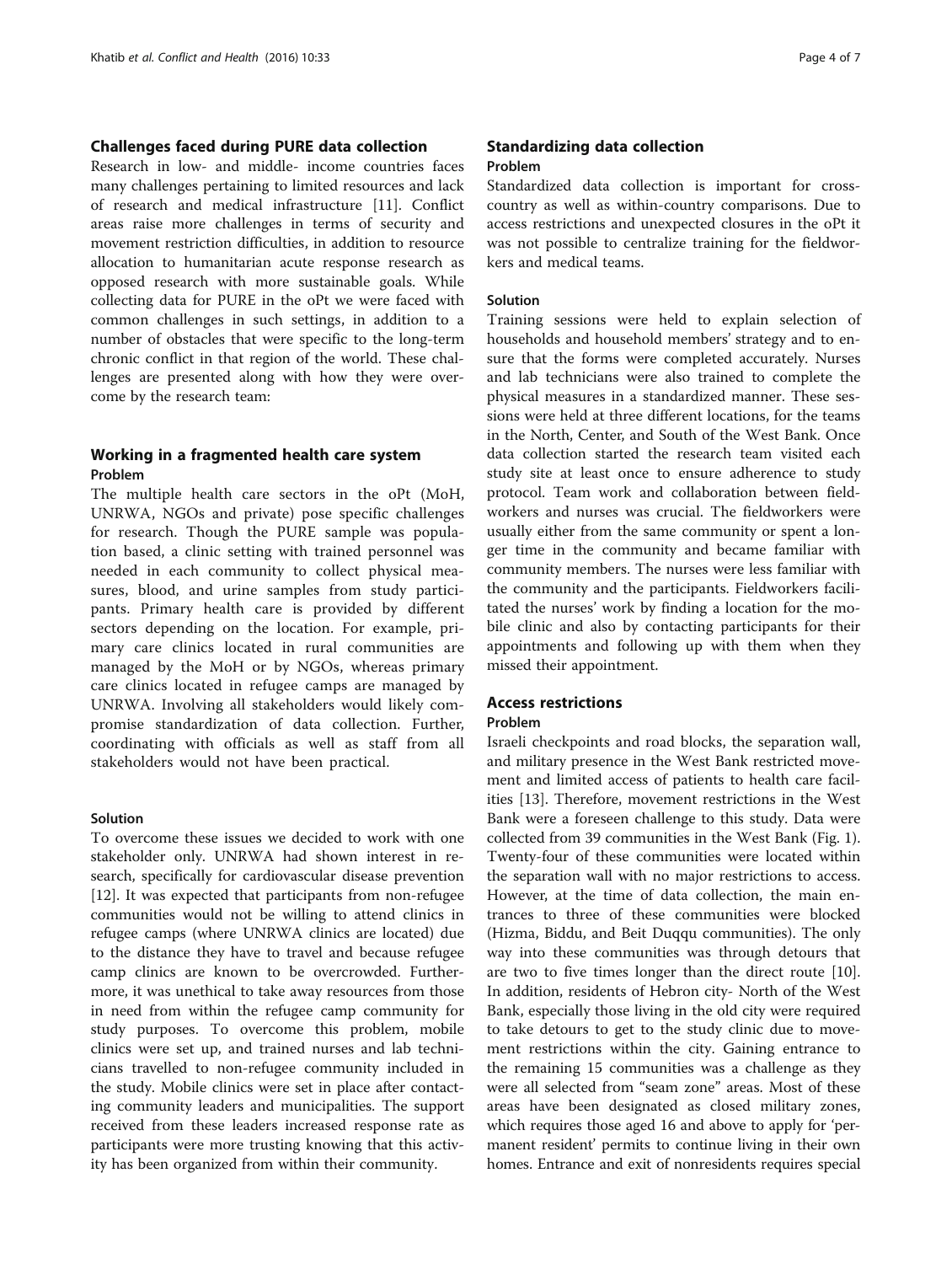permits or coordination with the Crossing Point Administration (CPA) of the Israeli Ministry of Defense [\[10\]](#page-6-0).

#### Solution

Since trained fieldworkers were not allowed into these communities, the study team contacted community leaders who identified community members who were able to collect the data, and had a valid permit to enter and leave these communities. Two training sessions on standardized data collection were held for each fieldworker in villages neighboring their communities.

The UNRWA medical team was still required to visit each of these communities to collect physical measures, blood, and urine samples. Unlike fieldworkers, these teams could not be replaced by community members as the latter do not have the proper clinical training. No problems were anticipated for the medical team since UNRWA is a United Nations (UN) agency and its personnel have access to all parts of the West Bank. UNRWA's operations team initially received approval to enter the seam zones from the Israeli District Civilian Liaison officer. Yet, on the first trip, UNRWA's car was denied entry into the community and the team was informed that even UN personnel require permits to enter seam zone areas.

Based on previous experience with requesting permits from the Israeli military, and the delays and rejections received by fieldworkers, the study team decided to find an alternative way for the medical teams to enter these areas. The only way these teams could access these communities was to get to them from the Israeli side of the separation wall as there are no movement restrictions from that side once already in Israel. Only UNRWA employees living in Jerusalem (Center of West Bank) and holding certain IDs were allowed to enter Israel, this limited the number of teams that could complete the data collection in these communities. Organizing this further delayed fieldwork; the team was not expected to arrive to each community before 10:00 am due to the longer distance they had to travel as they all lived in the center of the West Bank, whereas a large number of the seam zone communities are located in the North and South.

In addition to challenges posed by movement restrictions, further difficulties were faced in finding locations within the community for the mobile clinics' operations. Since seam zone areas are considered military zones, new construction as well as repairs of any buildings or infrastructure are restricted. Households are therefore very crowded and there is no space for public facilities including space for village councils, clinics, or even schools. In none seam zone communities, the mobile clinic for the PURE study were located in one of the rooms in the municipality or village council; in some cases it was also possible to use a clinic located in the community. Due to limited public space in seam zone communities working conditions in mobile clinics were sub-optimal. A different strategy was adopted depending on the circumstances in each community. The mobile clinic was set up in the community clinic if available. These "clinics" were poorly equipped and did not include any lab facilities, the team had to be fully equipped with material as basic as alcohol. The team also had to carry major equipment such as centrifuges to spin the blood samples. When a clinic was not present in the community, participants were asked to offer a room in their house to work from. Participants were generally cooperative and always provided space. The conditions of the space provided varied, some rooms did not have any electricity and the nurse had to keep the doors open to get light in.

## Considerations related to study setting Problem

Research in any setting requires knowledge of the local context. This has been previously cited as an important consideration to facilitate research and data collection [[11\]](#page-6-0), especially when data collection requires interaction with the general population. Gender of the fieldworker was important in the oPt. For example it was not acceptable for a male interviewer to approach females in the communities included in the study.

Other cultural considerations included respecting customs during the month of Ramadan as well as during olive picking season. People change their lifestyle, eating habits and social habits at these times of the year. It was important to monitor how these changes affected data collection. During Ramadan people eat just before sunrise so that they can postpone their next drink and meal till after sunset. This means that by the time they are ready to visit the mobile clinic for the PURE study they may not have fasted according to the study protocol (12 h). Many families in rural and urban communities depend on olive picking for a large portion of their household income. They either have their own trees to harvest, or they are hired by others with land to harvest their trees. Olives have to be harvested soon after they are ripe to prevent damage. Usually everyone in the household teams up to complete the harvest on time; people who are employed take time off work during this season. Everyone in the household leaves very early in the morning for olive picking and return late in the day. This delayed recruitment as households selected into the study were empty during the day.

## Solution

When possible, fieldworkers worked in teams of one male and one female for each community. Female fieldworkers were collecting data from females who mostly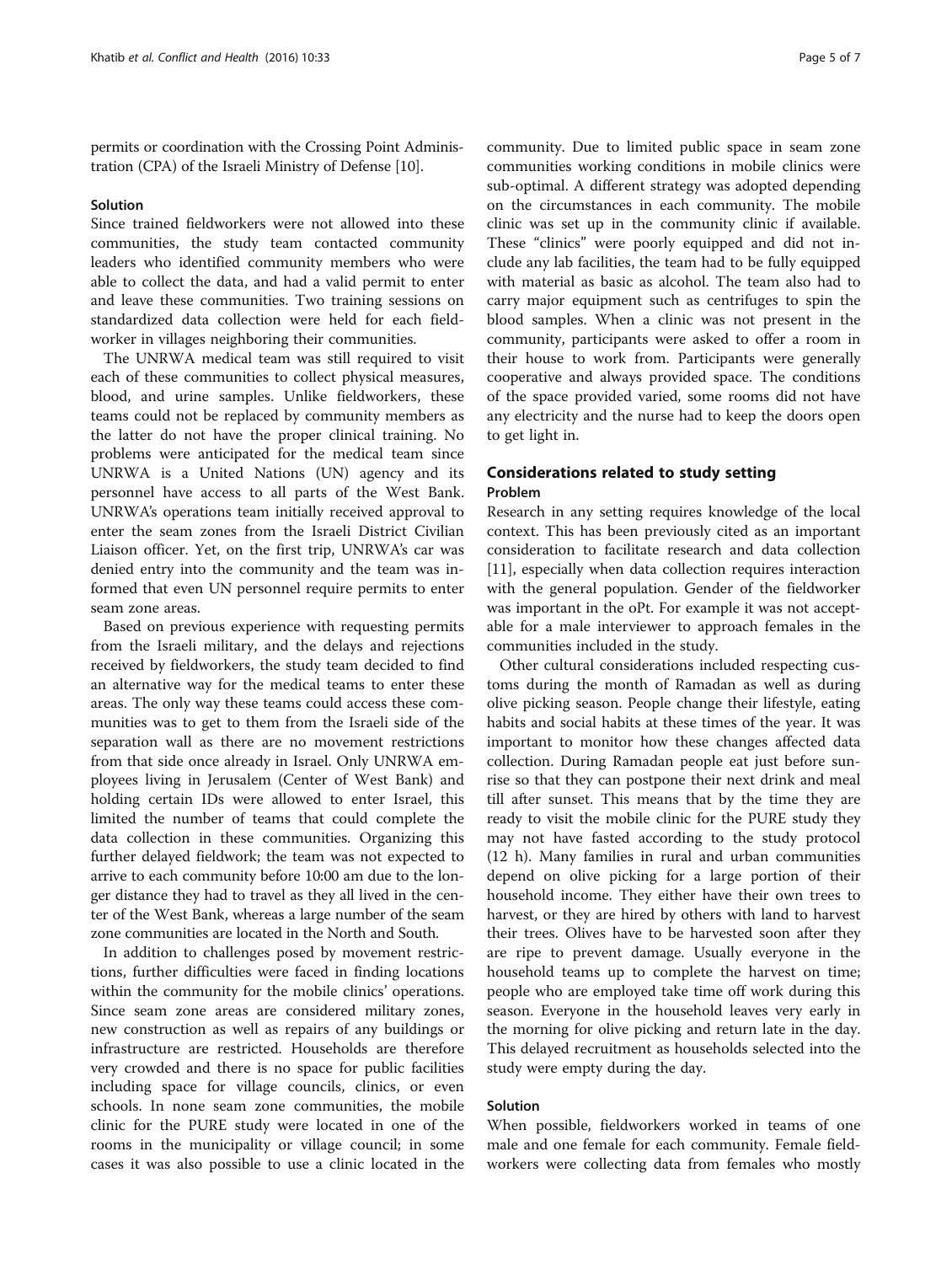<span id="page-5-0"></span>visited households during the day, because most females were homemakers. When encountering a household with a working female, the fieldworker was instructed to visit the household again in the afternoon. Male fieldworkers, who only interviewed males, were all instructed to make their visits in the afternoon to insure a more representative sample of working males.

There was a noticeable decline in response rate during the month of Ramadan and recruitment was paused in two communities until the month was over. This would not have been picked up if the research team was not closely monitoring the data collection process, and received daily updates from the field, thus compromising response rate. Ramadan also posed a challenge in communities where the mobile clinics had already started data collection as it was difficult for participants to complete 12 h of fasting. Working hours were changed in these mobile clinics to start working later in the day. Similarly, during olive picking season, recruitment and mobile clinics were interrupted in all rural communities until the harvest season was over.

## Conclusions

Some of the challenges faced during this study are similar to challenges raised by researchers in other low- and middle- income countries, such as cultural considerations and working in remote areas with limited resources [[14](#page-6-0)]. Other challenges, such as access restrictions and working in a fragmented health care system, are specific to areas with chronic conflict. Our experience indicates that understanding the local context is very important in overcoming these challenges. We had anticipated most of these challenges and thus planned to overcome them.

A total of 1600 participants were recruited into the PURE study from the West Bank. The sample ensured representation of urban and rural communities, and accounted for individuals living in Palestinian refugee camps and seam zone areas, two settings unique to Palestinians. In order to ensure a full representation of the entire population of Palestine, it is important to recruit participants living in the Gaza Strip, and this is expected to lead to new challenges, given the siege on Gaza and the periodic attacks. Understanding the challenges and coming up with innovative ways to overcome these challenges is a step forward in increasing research from low- and middle- income countries.

This paper sheds light on a few unique challenges experienced during the data collection of a large epidemiology study in the oPt. We hope that this experience provides an impetus for other researchers and research projects to be conducted in conflict settings. Lessons learned could be useful for research among refugees from the current conflict in Syria and the rest of the Middle East.

#### Abbreviations

CPA: Crossing Point Administration of the Israeli Ministry of Defense; MoH: Ministry of Health; NGOs: Nongovernmental Organizations; oPt: Occupied Palestinian Territory; PURE: Prospective Urban Rural Epidemiology; UN: United Nations; UNRWA: United Nations Relief and Works Agency for Palestine Refugees in the Near East

#### Acknowledgements

PURE Palestine was completed in coordination with UNRWA's health department in the West Bank, the Institute of Community and Public Health, Birzeit University, Jerusalem Media and Communications Center, Juzoor for Health and Social Development, and Augusta Victoria Hospital. We are grateful for community leaders, UNRWA's operations unit and UN OCHA's offices in the West Bank for facilitating working in seam zone areas. We would like to thank cartographer Zeid Amro for creating the figure for this manuscript.

#### Funding

This work was carried out through funding by the Population Health Research Institute, McMaster University and Hamilton Health Sciences, Hamilton, Canada and with the aid of a grant from the International Development Research Centre, Ottawa, Canada. Information on the Centre is available on the web at [www.idrc.ca](http://www.idrc.ca/).

#### Availability of data and material

Not applicable.

#### Authors' contributions

RK prepared the first draft, and RG, UK and SY reviewed and provided comments. All authors read and approved the final manuscript.

#### Competing interests

The authors declare that they have no competing interests.

#### Consent for publication

Not applicable.

#### Ethics approval and consent to participate

All participants in the PURE Palestine cohort provided written informed consent. The PURE study was approved by The Committee on Research Ethics, Birzeit University, occupied Palestinian territory.

#### Author details

<sup>1</sup>Department of Public Health Sciences, Loyola Medical Center, Maywood, IL USA. <sup>2</sup>Institute of Community and Public Health, Birzeit University, Birzeit, occupied Palestinian territory, Palestine. <sup>3</sup>UN Relief and Works Agency for Palestine Refugees in the Near East, East Jerusalem, occupied Palestinian territory, Palestine. <sup>4</sup> Population Health Research Institute, McMaster University and Hamilton Health Sciences, Hamilton, Canada.

#### Received: 20 September 2016 Accepted: 7 October 2016 Published online: 22 February 2017

#### References

- 1. Husseini A, Abu-Rmeileh NM, Mikki N, et al. Cardiovascular diseases, diabetes mellitus, and cancer in the occupied Palestinian territory. Lancet. 2009;373(9668):1041–9.
- 2. Ministry of Health. Annual health report, 2009. 2010.
- 3. Abdul-Rahim HF, Husseini A, Giacaman R, Jervell J, Bjertness E. Diabetes mellitus in an urban Palestinian population: prevalence and associated factors. East Mediterr Health J. 2001;7(1–2):67–78.
- 4. Abdul-Rahim HF, Holmboe-Ottesen G, Stene LC, et al. Obesity in a rural and an urban Palestinian west bank population. Int J Obes Relat Metab Disord. 2003;27(1):140–6.
- 5. Batniji R, Rabaia Y, Nguyen-Gillham V, et al. Health as human security in the occupied Palestinian territory. Lancet. 2009;373(9669):1133–43.
- 6. Rabaia Y, Giacaman R, Nguyen-Gillham V. Violence and adolescent mental health in the occupied Palestinian territory: a contextual approach. Asia Pac J Public Health. 2010;22(3 Suppl):216S–21.